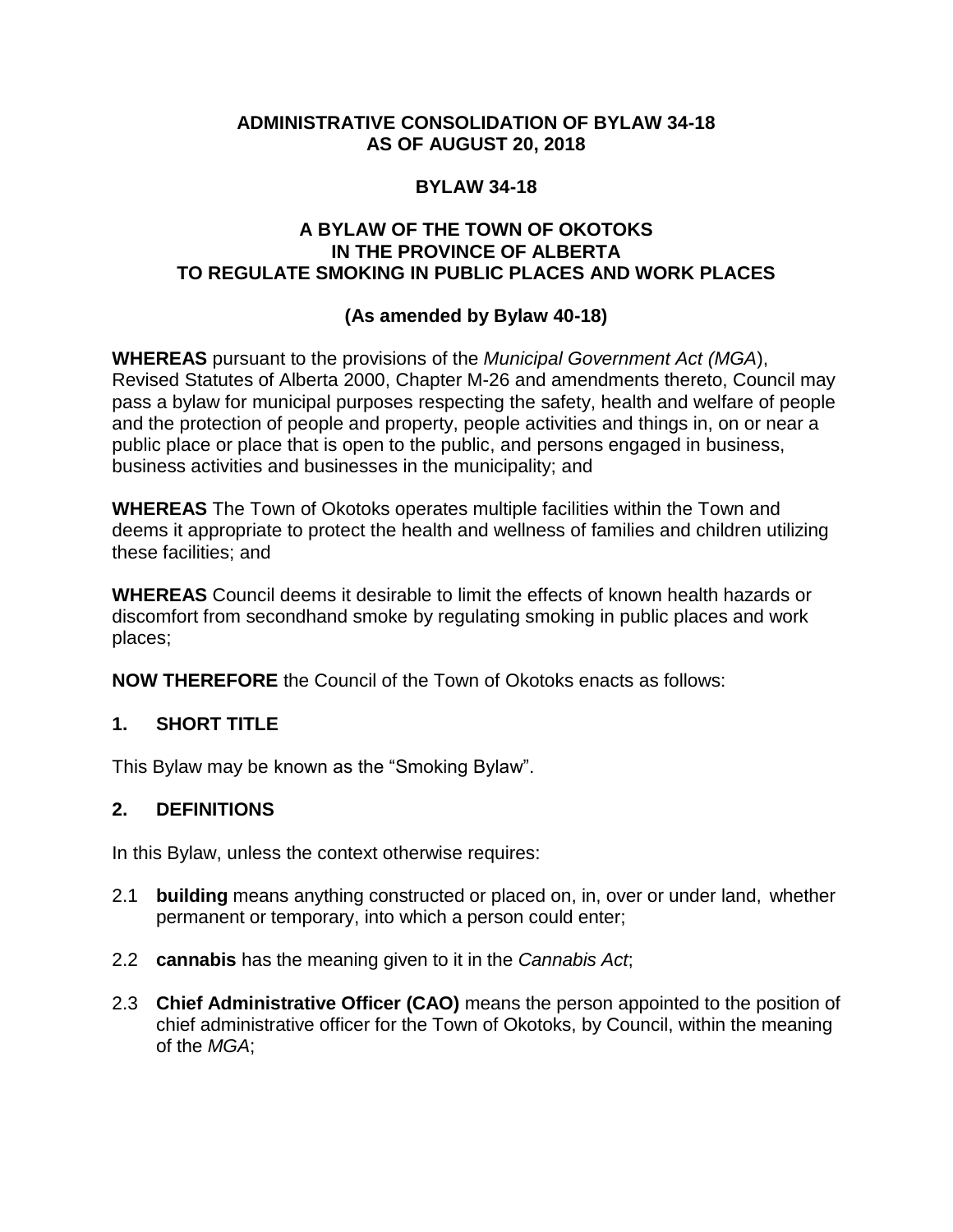- 2.4 **common area** means any areas forming part of a private residence, building or structure that are deemed to be a public building and include but are not limited to:
	- a) patios;
	- b) pools;
	- c) recreational areas;
	- d) washrooms;
	- e) corridors;
	- f) reception areas;
	- g) elevators;
	- h) escalators;
	- i) foyers;
	- j) hallways;
	- k) stairways;
	- l) lobbies;
	- m) laundry rooms; or
	- n) enclosed parking garages.
- 2.5 **Council** means the Mayor and Councillors duly elected pursuant to the provisions of the *Local Authorities Election Act*;
- 2.6 **designated public place** means any:
	- a) municipal building and the area within 10 metres of an entrance or exit to any municipal building;
	- b) public building and the area within 5 metres of an entrance or exit to any public building
	- c) workplace and the area within 5 metres of an entrance or exit to any workplace;
	- d) public sidewalk and area within 10 metres of a public sidewalk;
	- e) public pathway and area within 10 metres of a public pathway;
	- f) outdoor public event;
	- g) outdoor public place
	- h) public transportation vehicle; or
	- i) public transportation vehicle shelter;
- 2.7 **employee** means any person who performs work for or supplies any services to any employer;
- 2.8 **employer** means any person who, as the owner, proprietor, manager, superintendent or overseer of an activity, business, work, trade, occupation or profession, has control over or direction of, or is directly or indirectly responsible for, the employment of a person therein;
- 2.9 **grandstand** means an open air seating facility that is primarily, but not exclusively, used for watching sporting events;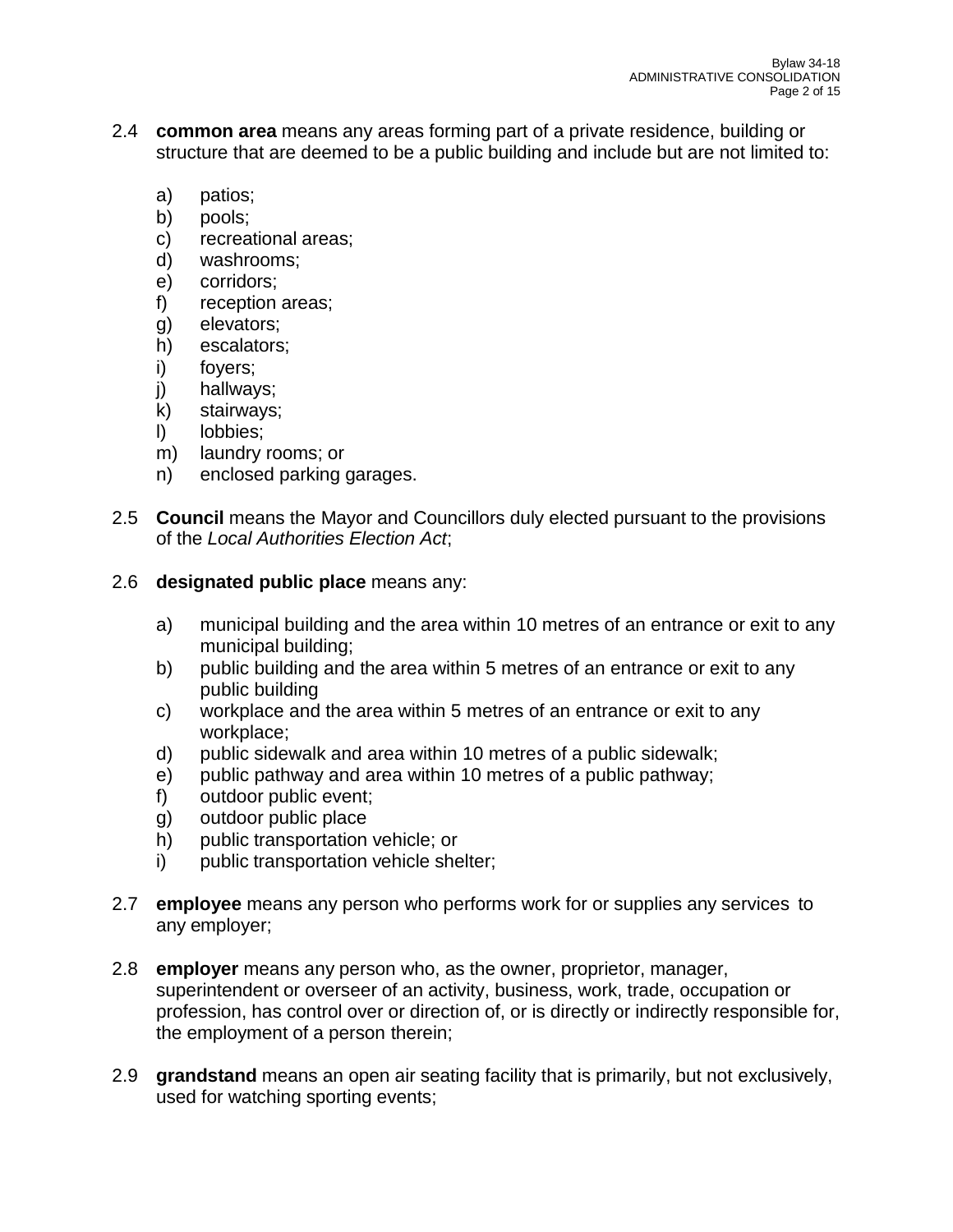- 2.10 **municipal building** means any building owned, leased, operated or occupied by the Town;
- 2.11 **outdoor patio** means any area outside of a building intended for the consumption of food or beverages by patrons of any business providing such food or beverages, and includes:
	- a) any public premises that is not fully contained within a building; and
	- b) any outside extension of an eating or drinking establishment regardless of whether it is covered or not;
- 2.12 **outdoor public event** means any outdoor event requiring a municipal permit to which the public is invited or permitted to attend, including but not limited to:
	- a) markets;
	- b) festivals;
	- c) fairs;
	- d) displays;
	- e) exhibitions;
	- f) fundraisers;
	- g) races;
	- h) concerts; or
	- i) parades;
- 2.13 **outdoor public place** means any outdoor location that is open to the public from time to time, including but not limited to:
	- a) outdoor patios;
	- b) grandstands;
	- c) playgrounds;
	- d) water playgrounds;
	- e) skate parks;
	- f) bicycle parks;
	- g) seasonal multipurpose pads;
	- h) sports fields;
	- i) pools; or
	- j) beaches;

#### 2.14 **Peace Officer** means:

- a) a member of the Royal Canadian Mounted Police;
- b) a Community Peace Officer as appointed by the Solicitor General of Alberta; or
- c) a Bylaw Enforcement Officer as appointed by the Town to enforce bylaws of the Town;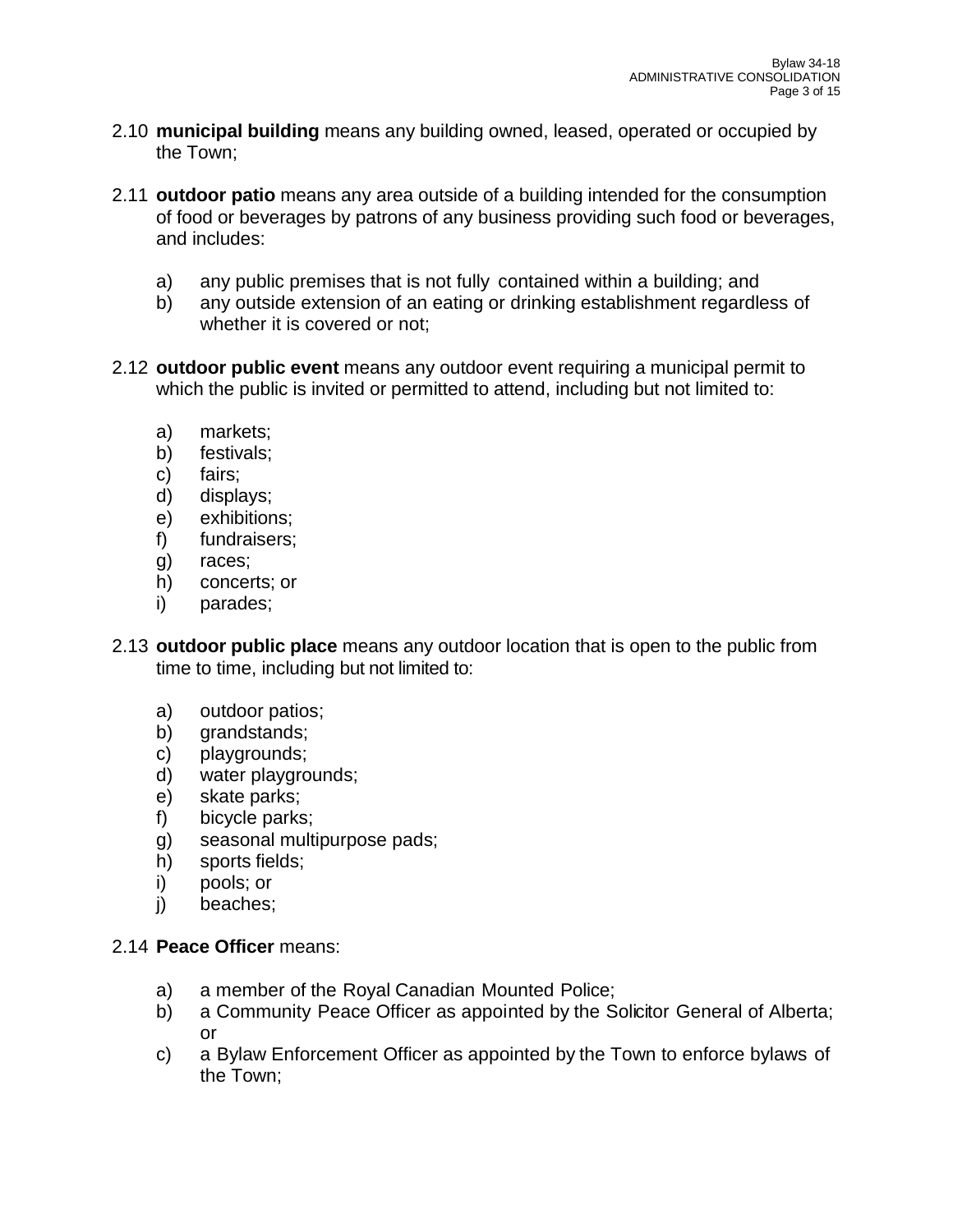#### 2.15 **person** means any:

- a) individual;
- b) proprietorship;
- c) corporation; or
- d) society;
- 2.16 **playground** means a structure or collection of structures designed and intended for recreational use by children and includes the material in which such structures are mounted when that material is a distinct material such as:
	- a) sand;
	- b) rubber;
	- c) gravel; or
	- d) wood chips;
- 2.17 **private residence** means any self-contained living premise for domestic use with a separate private entrance from the exterior of the building or from a common hall, lobby or stairway, except:
	- a) when a business is operated within a private residence then a private residence is considered a workplace during all hours of operation; and
	- b) when a private residence contains two or more private residences and includes common areas, then the common areas are considered a public building;
- 2.18 **proprietor** means the owner, or his agent or representative, of a designated public place, and includes any person in charge thereof or anyone who controls, governs or directs the activity carried on therein, and where applicable includes:
	- a) the person who ultimately controls, governs or directs the activity carried on within any premises referred to in this Bylaw and includes the person usually in charge thereof;
	- b) a Regional Health Authority Board appointed pursuant to the provisions of the *Regional Health Authority Act*; and
	- c) the Board of Governors, Board of Trustees, or President of a public school, private school, or post-secondary institution;
- 2.19 **public** means any person other than the owner, lessee, proprietor or employer of a building, structure or place;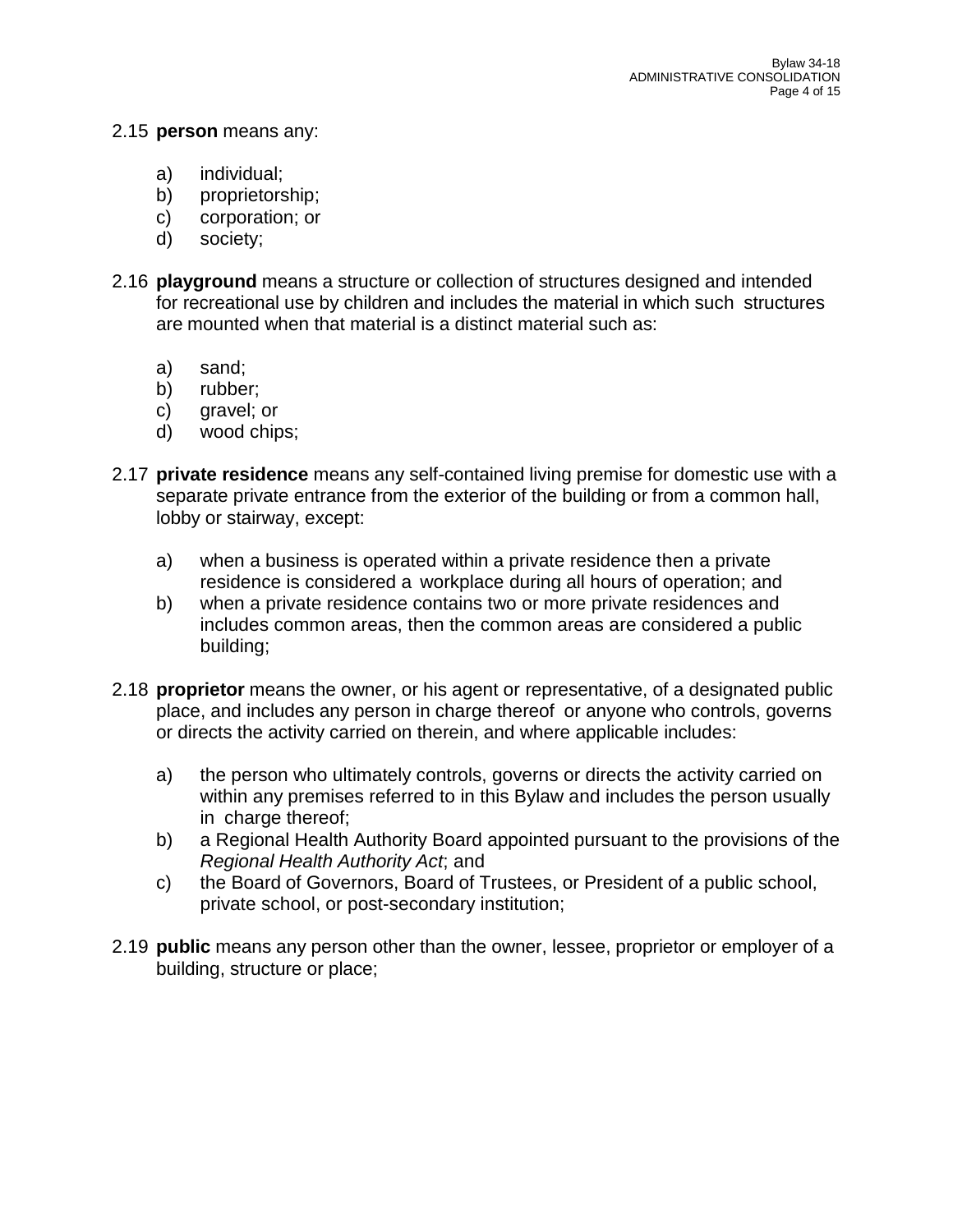- 2.20 **public building** means any building or structure to which the public has access as of right or by invitation, express or implied, whether or not:
	- a) the public has been invited;
	- b) the public has access only at certain times, or from time to time;
	- c) the public has access only if they are a member or accompanied by a member;
	- d) payment, membership or the performance of some formality is required prior to access;
	- e) a proprietor has the right to exclude any particular person;
	- f) the public has access to only a portion of the building or structure; or
	- g) the building or structure is a private residence if it contains two or more private residences and includes common areas;
- 2.21 **public sidewalk** means that part of a highway or open space especially adapted to the use of or ordinarily used by pedestrians;
- 2.22 **public pathway** means a multi-purpose thoroughfare accessible to the public which is improved by asphalt, concrete, brick, stone, shale, gravel or any other surface treatment whether or not it is located in an open space, and includes any bridge or structure with which it is contiguous;
- 2.23 **public transportation vehicle** means a vehicle which is being used by a passenger or passengers or which is being offered for hire for a passenger or passengers, including but not limited to:
	- a) a school bus;
	- b) a bus;
	- c) a taxicab;
	- d) a limousine; or
	- e) other similar vehicles;
- 2.24 **public transportation vehicle shelter** means any structure with a roof designed to protect a passenger from the elements while waiting for a public transportation vehicle;
- 2.25 **seasonal multi-purpose pad** means a surface on which members of the public are permitted to engage in physical activities, whether on payment of a fee or not, and includes, but is not limited to:
	- a) outdoor basketball courts;
	- b) lakes;
	- c) ponds;
	- d) outdoor rinks; or
	- e) other ice support infrastructure;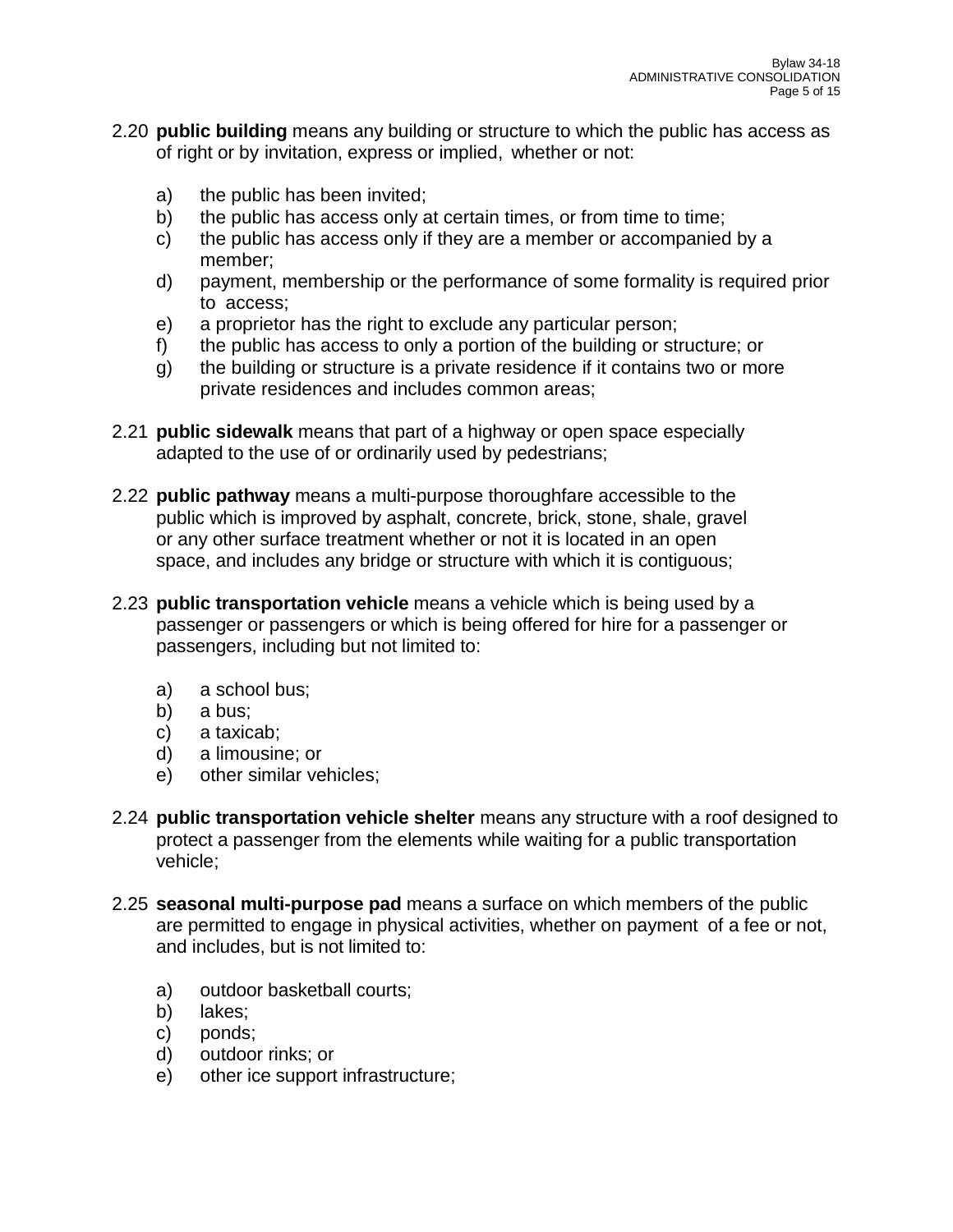- 2.26 **skate park or bicycle park** means an area designed and intended specifically for the use of one or more of the following:
	- a) skateboards;
	- b) bicycles;
	- c) in-line skates; or
	- d) similar devices;
- 2.27 **sports field** means an area designed and intended for use in a specific sporting event, including spectator seating areas, and includes, but is not limited to:
	- a) soccer pitches;
	- b) football fields;
	- c) rugby pitches;
	- d) baseball diamonds;
	- e) tennis courts; or
	- f) other similar areas;
- 2.28 **smoke or smoking** means to inhale, exhale, burn, or have control over a lighted cigarette, cigar, pipe, hookah pipe, or other lighted or heated device or apparatus designed to burn, heat, or vaporize, tobacco, cannabis, any other weed, or any other substance for the purpose of inhaling or tasting its emissions;
- 2.29 **Town** means the Town of Okotoks, a municipal corporation in the Province of Alberta, and where the context so requires, means the area of land within the corporate boundaries thereof;
- 2.30 **violation tag** means a notice or tag in a form as approved by the CAO, issued by the Town, allowing a voluntary payment option of a fine established under this Bylaw;
- 2.31 **violation ticket** means a ticket issued pursuant to Part II of the *Provincial Offences Procedure Act*, and any amendments or regulations thereto;
- 2.32 **water playground** means a structure or collection of structures designed and intended for recreational use by children that sprays or releases water;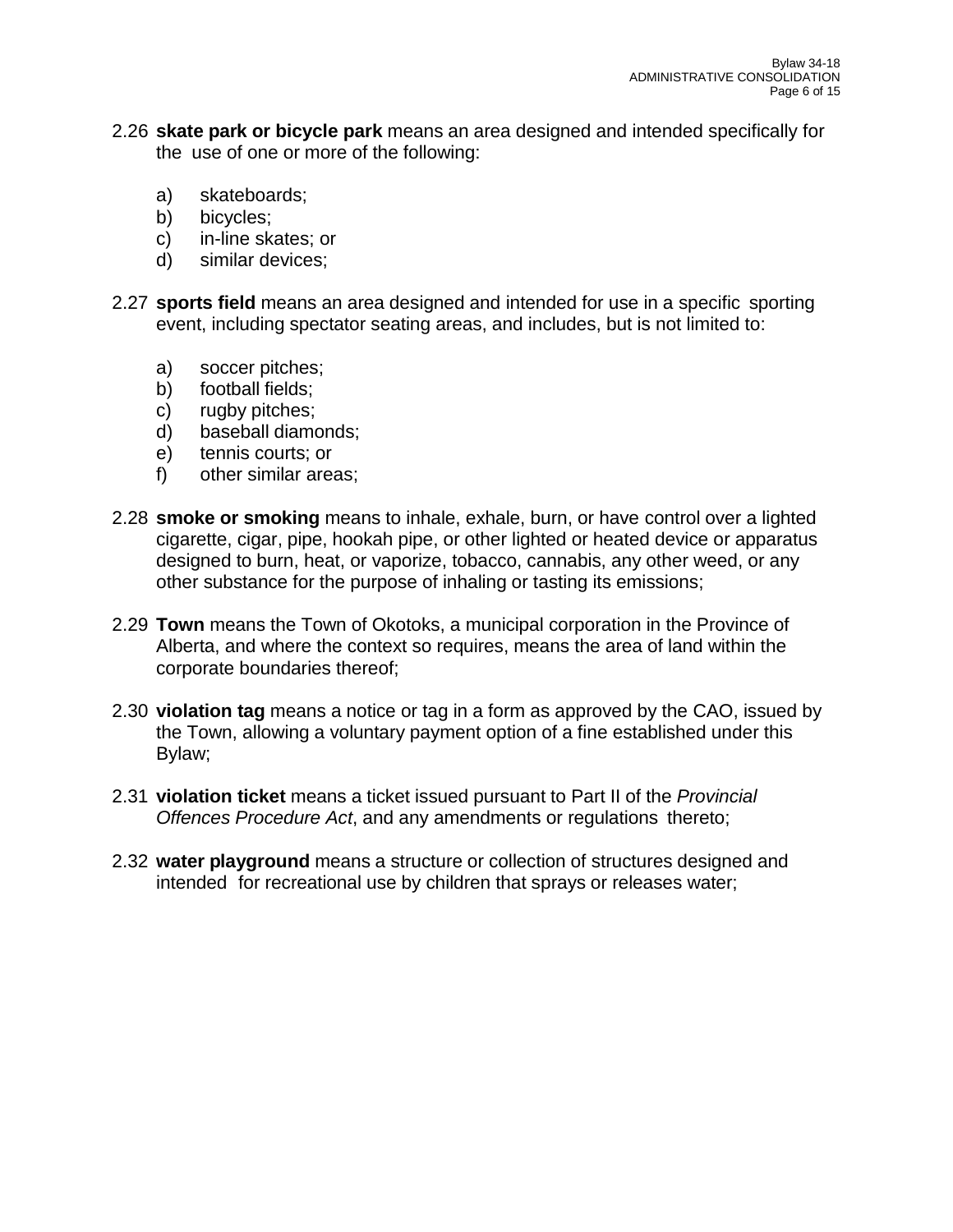- 2.33 **workplace** means any enclosed area of a building, structure or area in which an employee performs the duties of their employment, whether or not the employee is employed by the proprietor of the building at which the employee works, or whether or not members of the public have access by right, or by express or implied invitation, and includes but is not limited to:
	- a) a private residence during any hours a business is operated from the private residence;
	- b) hotel or motel rooms;
	- c) washrooms;
	- d) corridors;
	- e) lounges;
	- f) eating areas;
	- g) outdoor patios;
	- h) reception areas;
	- i) elevators;
	- j) escalators;
	- k) foyers;
	- l) hallways;
	- m) stairways;
	- n) amenity areas;
	- o) lobbies;
	- p) laundry rooms;
	- q) work vehicles;
	- r) enclosed parking garages;
	- s) pedways;
	- t) bridges;
	- u) connecting stairways; or
	- v) other similar physically enclosed structures;
- 2.34 **work vehicle** means a vehicle owned or leased by an employer and used by employees during the course of employment.

## **3. SMOKING**

- 3.1 No person shall smoke in a designated public place whether or not "no smoking" signs are posted or visible.
- 3.2 No person shall smoke within 10 metres of any child under the age of 18 who is not under their direct custody, care or control.
- 3.3 No proprietor or employer shall permit smoking in a designated public place whether or not "no smoking" signs are posted or visible.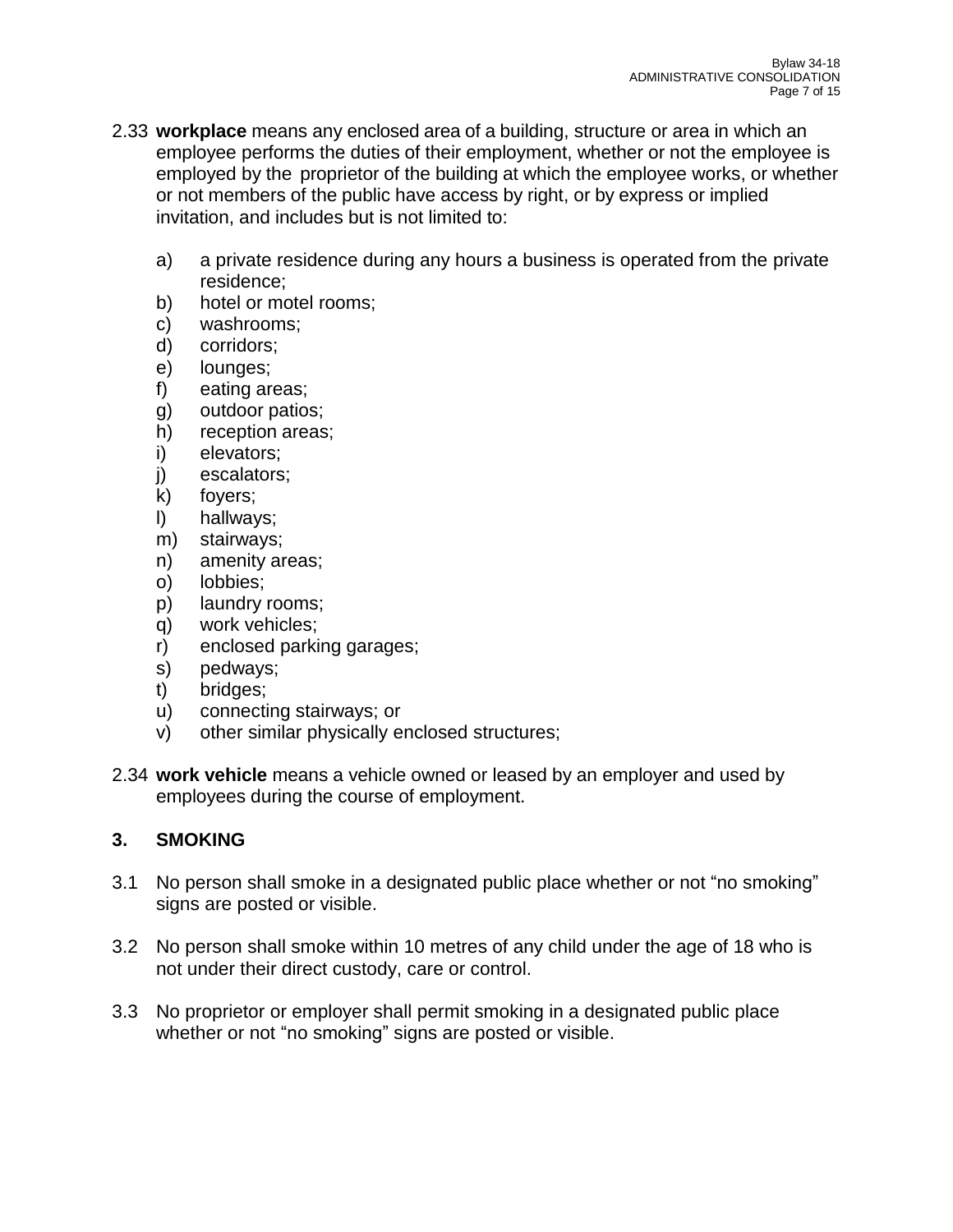3.4 No person shall smoke within the Town of Okotoks while in a motor vehicle when any minor is present in the vehicle regardless of whether or not the vehicle's windows or doors are open; or where it is moving or stationary, while on public property. (Bylaw 19-08)

# **4. DESIGNATED SMOKING AREAS (Bylaw 40-18)**

- 4.1 The CAO may designate a portion of any designated public place as a designated smoking area where:
	- a) the restrictions of this bylaw reasonably create an undue hardship for any designated public place;
	- b) the presence of multiple public sidewalks or public pathways leading to a municipal building, public building or workplace create an unreasonable restriction;
	- c) there are no reasonable alternatives to establishing a designated smoking area;
	- d) the presence of a designated smoking area would not reasonably create a risk to the health and wellbeing of the general public; and
	- e) the designated smoking area does not exceed a 6-metre diameter.
- 4.2 An owner or operator of a designated public place may apply for a permit to designate an area of the premises as a designated smoking area.

## **5. SIGNS**

- 5.1 The proprietor or employer of any designated public place shall ensure all signs prohibiting smoking are posted:
	- a) conspicuously and clearly visible to any person entering a designated public place;
	- b) in a prominent location so as to be readily visible on or near any designated public place where there is no public entrance;
	- c) inside each designated public place in such numbers and locations as the proprietor or employer reasonably considers adequate to ensure that the public and employees are aware of the prohibition;
	- d) at each entrance, window that can be opened, or air intake to a designated public place at a height of not less than one meter and not more than 2.4 metres, as measured from the floor of the entrance;
	- e) at the entrance to any washroom that is not fully contained within a designated public place that has been signed in accordance with Section 5.1 (c); **(Bylaw 40-18)** and
	- f) in the vicinity of any seating area where food or beverages are sold or consumed where the seating area is not fully contained within a designated public place that has been signed in accordance with Section 5.1(c). **(Bylaw 40-18)**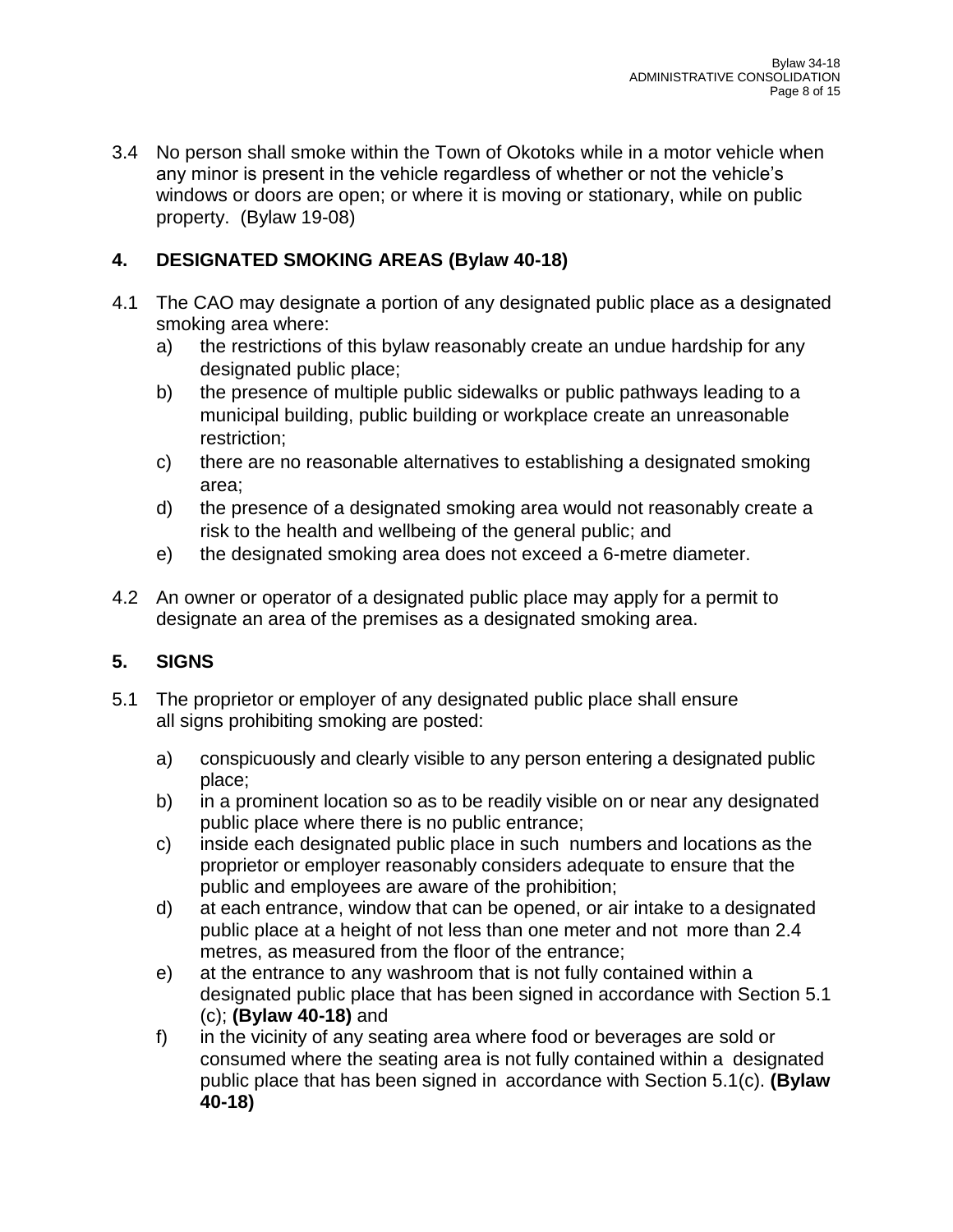- 5.2 All posted signs prohibiting smoking must:
	- a) be at least 20cm by 26cm and must have a surface area of not less than 520cm<sup>2</sup> when posted in a designated public place;
	- b) be at least 10cm by 10cm and must have a surface area of not less than 100cm<sup>2</sup> when posted in a work vehicle;
	- c) contain the graphic symbol set out in Schedule "B" of this Bylaw, which must depict the symbol in black or red on a contrasting background that makes the symbol clearly legible in whatever lighting is used in the designated public place; and
	- d) contain the text "no smoking" in capital or lower case letters, which must:
		- i. be set out in a style and size that is clearly legible; and
		- ii. be set out on a contrasting background that makes the text clearly legible in whatever lighting is used in the designated public place.
- 5.3 A sign must be posted at or near every designated smoking area that: **(Bylaw 40-18)**
	- a) clearly identifies that smoking is permitted within a 6 metre diameter of that area,
	- b) is clearly visible to persons at or near a designated smoking area,
	- c) is at least 20cm by 26cm and must have a surface area of not less than 520cm<sup>2</sup> when posted in a designated public place;
	- d) contains the graphic symbol set out in Schedule "C" of this Bylaw, which must
		- i. depict the symbol in green or black on a contrasting background that makes the symbol clearly legible in whatever lighting is used in the designated smoking area; and
		- ii. be of a size that makes it clearly discernible to the persons to whom it is directed, and
	- e) contains the text "smoking permitted" in capital or lower case letters, which must
		- i. be set out in a style and size that is clearly legible; and
		- ii. be set out on a contrasting background that makes the text clearly legible in whatever lighting is used in the designated smoking area.
- 5.4 Notwithstanding that the graphic symbol as per section 5.2 c) and 5.3 d) **(Bylaw 40-18)** is a cigarette, it shall be deemed to also include a reference to a lit:
	- a) cigar;
	- b) cigarette;
	- c) pipe; or
	- d) any other smoking equipment.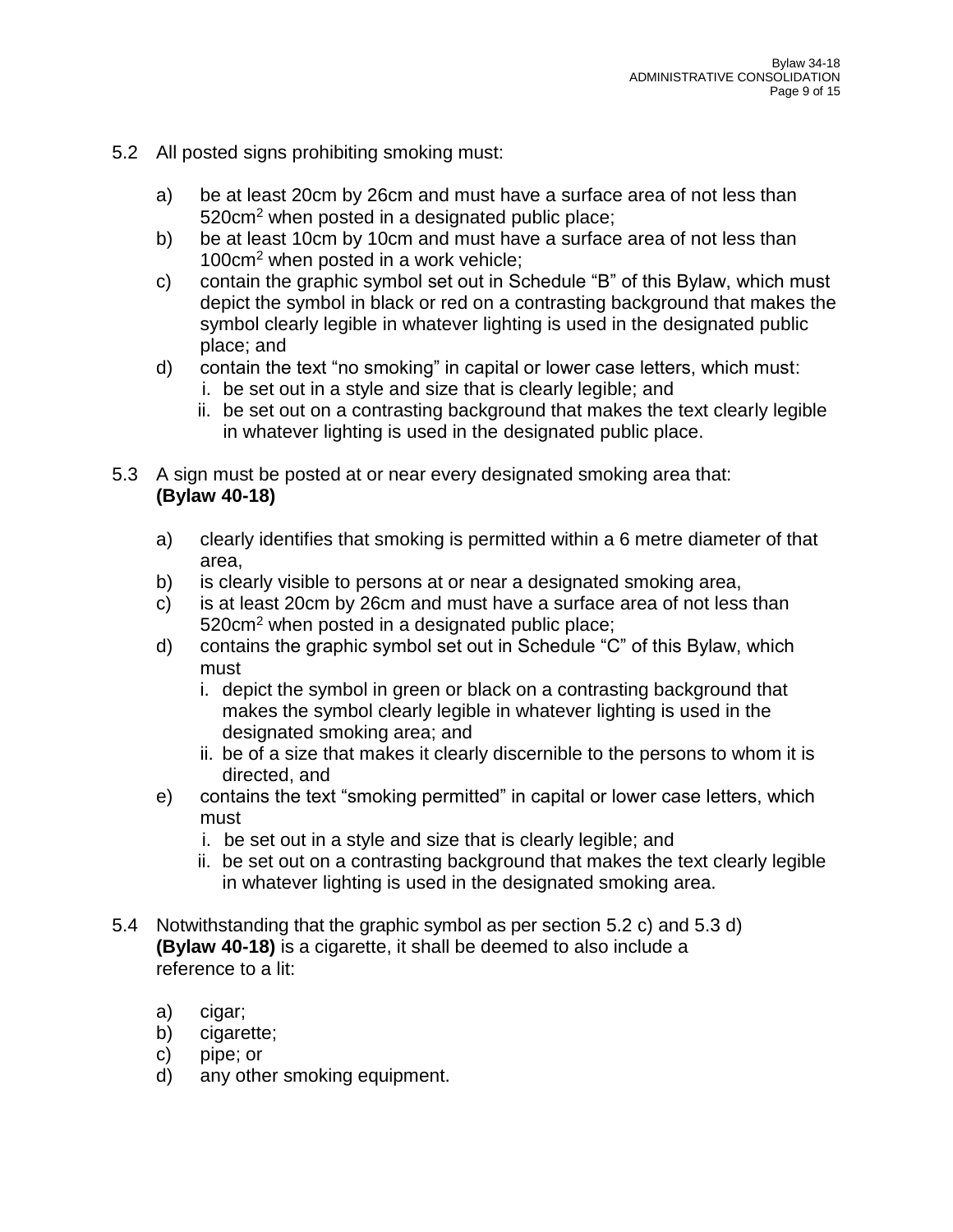5.5 No person shall remove, alter, conceal, deface or destroy any sign posted pursuant to this bylaw

## **6. PENALTIES AND ENFORCEMENT**

- 6.1 Any person who contravenes any provision of this Bylaw is guilty of an offence and is liable on summary conviction to a fine of not more than Ten Thousand (\$10,000) Dollars.
- 6.2 Where there is a specified penalty listed for an offence in Schedule "A" to this Bylaw, that amount is the minimum specified penalty for the offence.
- 6.3 In the case of an offence that is of a continuing nature, a contravention constitutes a separate offence in respect of each day or part of a day on which it continues.
- 6.4 The levying and payment of any fine provided in this Bylaw shall not relieve a person from the necessity of paying any fees, charges or costs from which that person is liable under the provisions of this Bylaw or any other Bylaw.
- 6.5 Any Peace Officer who has reasonable and probable grounds to believe that any person has contravened any provision of this Bylaw may issue and serve:
	- a) a violation tag allowing a payment of the specified penalty to the Town; or
	- b) a violation ticket allowing payment according to the provisions of the *Provincial Offences Procedure Act*, Revised Statutes of Alberta 2000, Chapter P-34 and amendments thereto.
- 6.6 Service of a violation tag will be sufficient if it is:
	- a) personally served; or
	- b) served by regular mail to the person's last known mailing address.
- 6.7 If a violation ticket is issued in respect to an offence, the violation ticket may:
	- a) specify the fine amount established by this Bylaw for the offence; or
	- b) require a person to appear in Court without the alternative of making a voluntary payment.
- 6.8 A person who commits an offence may:
	- a) if a violation ticket is issued in respect of the offence; and
	- b) if the violation ticket specified the fine amount established by this Bylaw for the offence;

make a voluntary payment equal to the specified fine by delivering the violation ticket and the specified fine to the Provincial Courthouse specified on the violation ticket.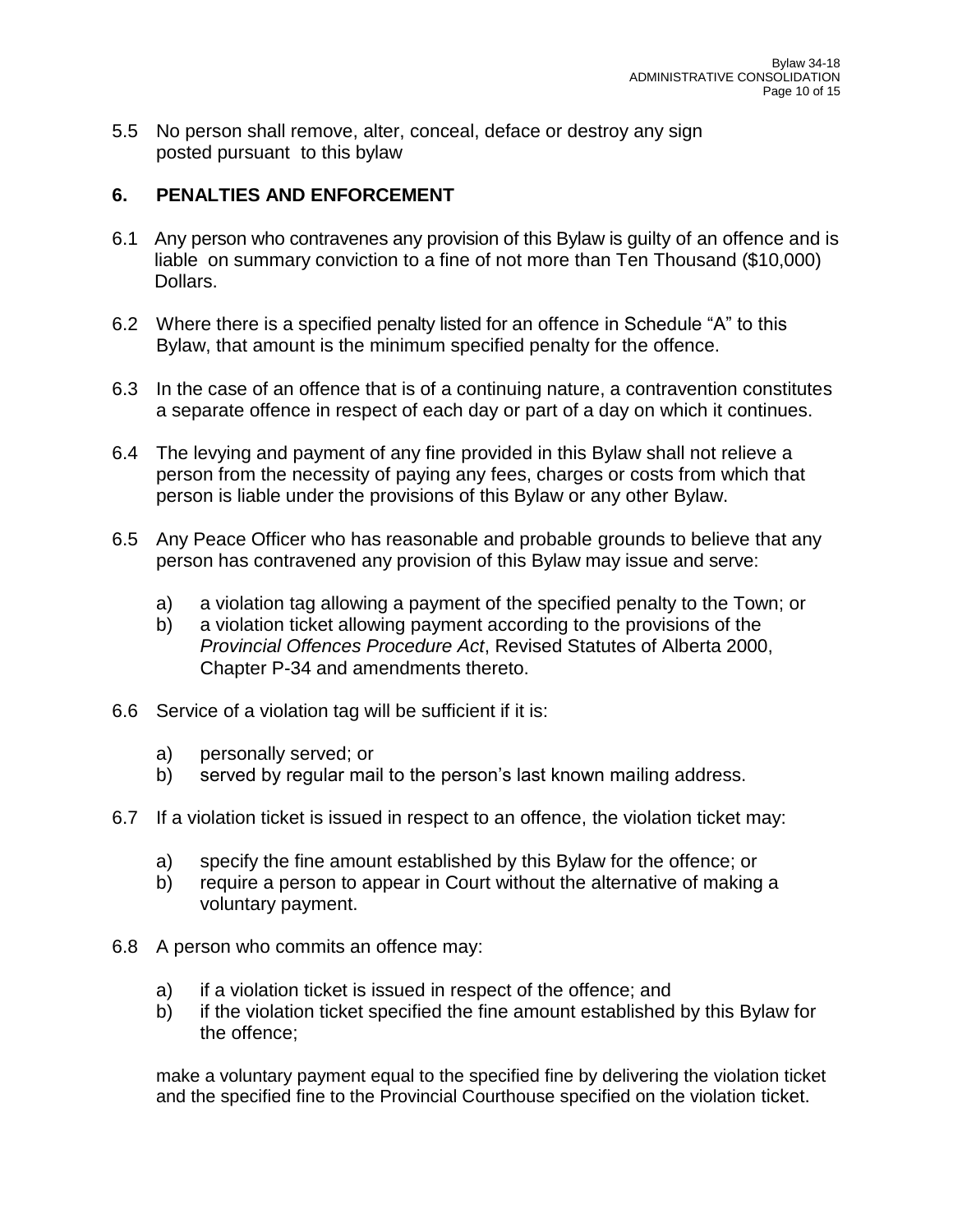# **7. SEVERABILITY**

7.1 It is the intention of Council that each separate provision of this Bylaw shall be deemed independent of all other provisions herein and it is the further intention of Council that if any provision of this Bylaw is declared invalid, all other provisions hereof shall remain valid and enforceable.

## **8. GENERAL**

- 8.1 Any Person who contravenes any provision of this Bylaw by:
	- a) doing any act or thing which the person is prohibited from doing; or
	- b) failing to do any act or thing the person is required to do;

is guilty of an offence and any offence created pursuant to this Bylaw is a strict liability offence for the purposes of prosecution under this Bylaw.

- 8.2 Nothing in this Bylaw relieves a Person from complying with any provision of any federal or provincial law or regulation, other Bylaw, or any requirement of any lawful permit, order or license.
- 8.3 Words in the singular include the plural and words in the plural include the singular.
- 8.4 This bylaw is gender-neutral and, accordingly, any reference to one gender includes the other.
- 8.5 Schedule "A" shall form a part of this Bylaw and may, from time to time, be amended by Council.
- 8.6 No provision of this Bylaw or any action taken pursuant to any provision of this Bylaw shall restrict, limit, prevent or preclude the Town from pursuing any other remedy in relation to a premises as provided by the *Municipal Government Act*, or any other law of the Province of Alberta.
- 8.7 Bylaw 19-08 of the Town and any amendment(s) thereto are hereby repealed upon this Bylaw coming into effect.

This Bylaw shall come into full force and effect upon third and final reading.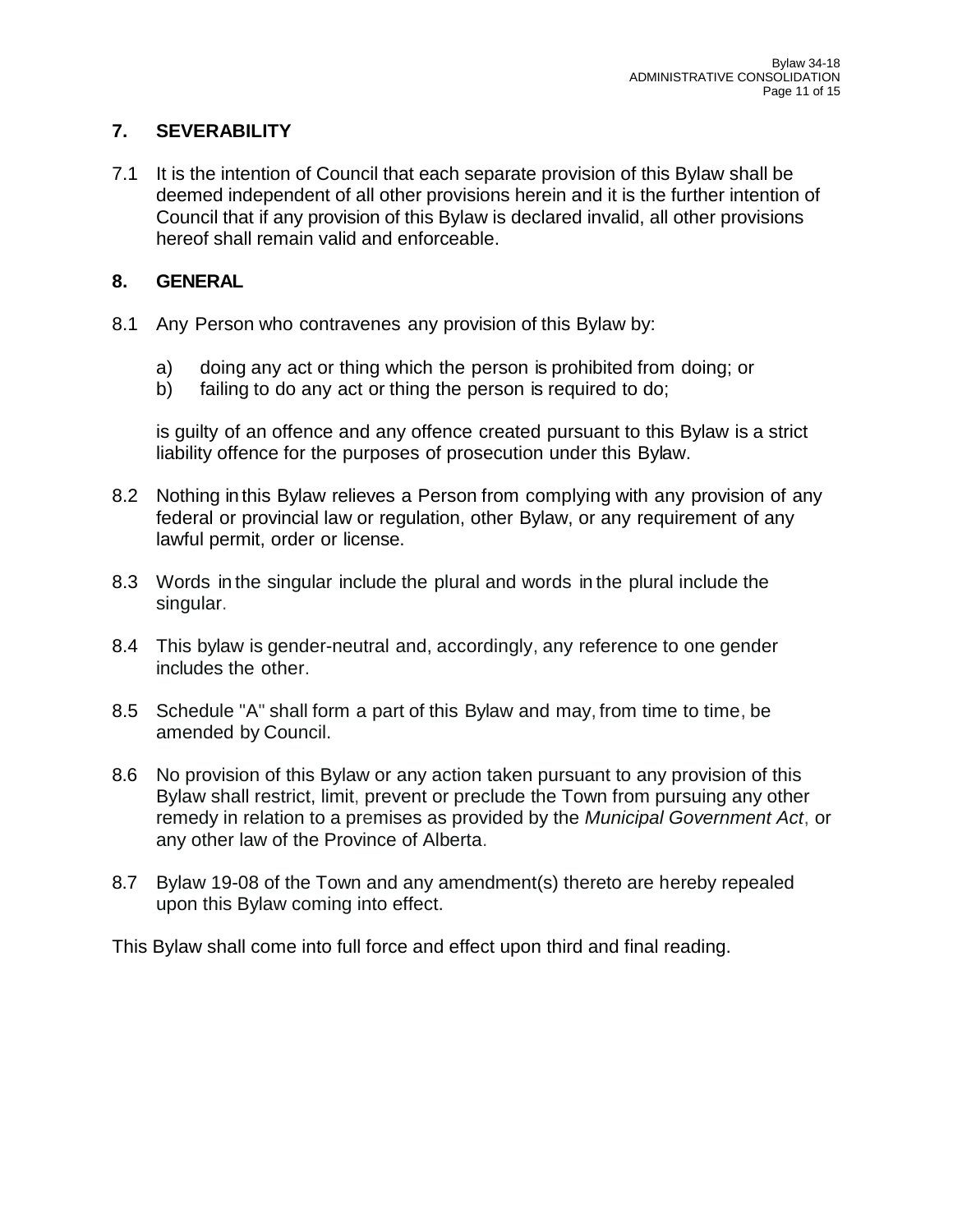Bylaw 34-18 received third and final reading June 25, 2018.

#### ORIGINAL BYLAW SIGNED BY MAYOR AND CHIEF ADMINISTRATIVE OFFICER

Bylaw 40-18 received third and final reading August 20, 2018.

ORIGINAL SIGNED BY MAYOR AND DEPUTY CHIEF ADMINISTRATIVE OFFICER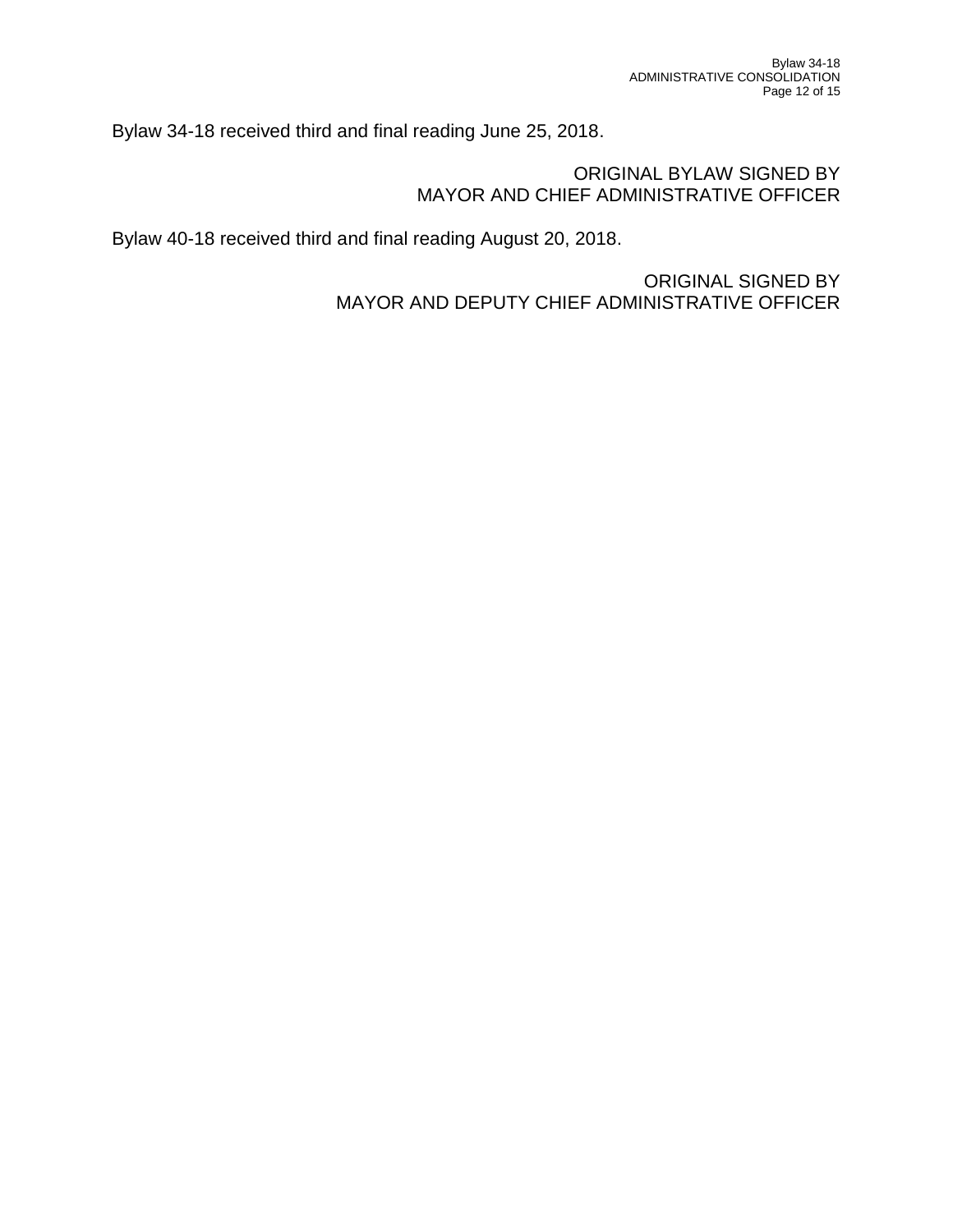# **Schedule "A"**

| <b>SECTION</b> | <b>OFFENCE</b>                                                                                   | <b>PENALTY</b> | <b>SECOND &amp;</b><br><b>SUBSEQUENT</b><br><b>PENALTY</b> |
|----------------|--------------------------------------------------------------------------------------------------|----------------|------------------------------------------------------------|
| 3.1            | Smoke in designated public place                                                                 | \$250.00       | \$500.00                                                   |
| 3.2            | Person smoke within 10 metres of any child<br>not under their direct custody, care or<br>control | \$250.00       | \$500.00                                                   |
| 3.3            | Permit smoking in designated public place                                                        | \$500.00       | \$1000.00                                                  |
| 3.4            | Smoke with minor in motor vehicle in public<br>place                                             | \$250.00       | \$500.00                                                   |
| 4.2            | Fail to post proper signage prohibiting<br>smoking in a designated public place                  | \$500.00       | \$1000.00                                                  |
| 4.4            | Remove, alter, conceal, deface or destroy<br>smoking sign in a designated public place           | \$500.00       | \$1000.00                                                  |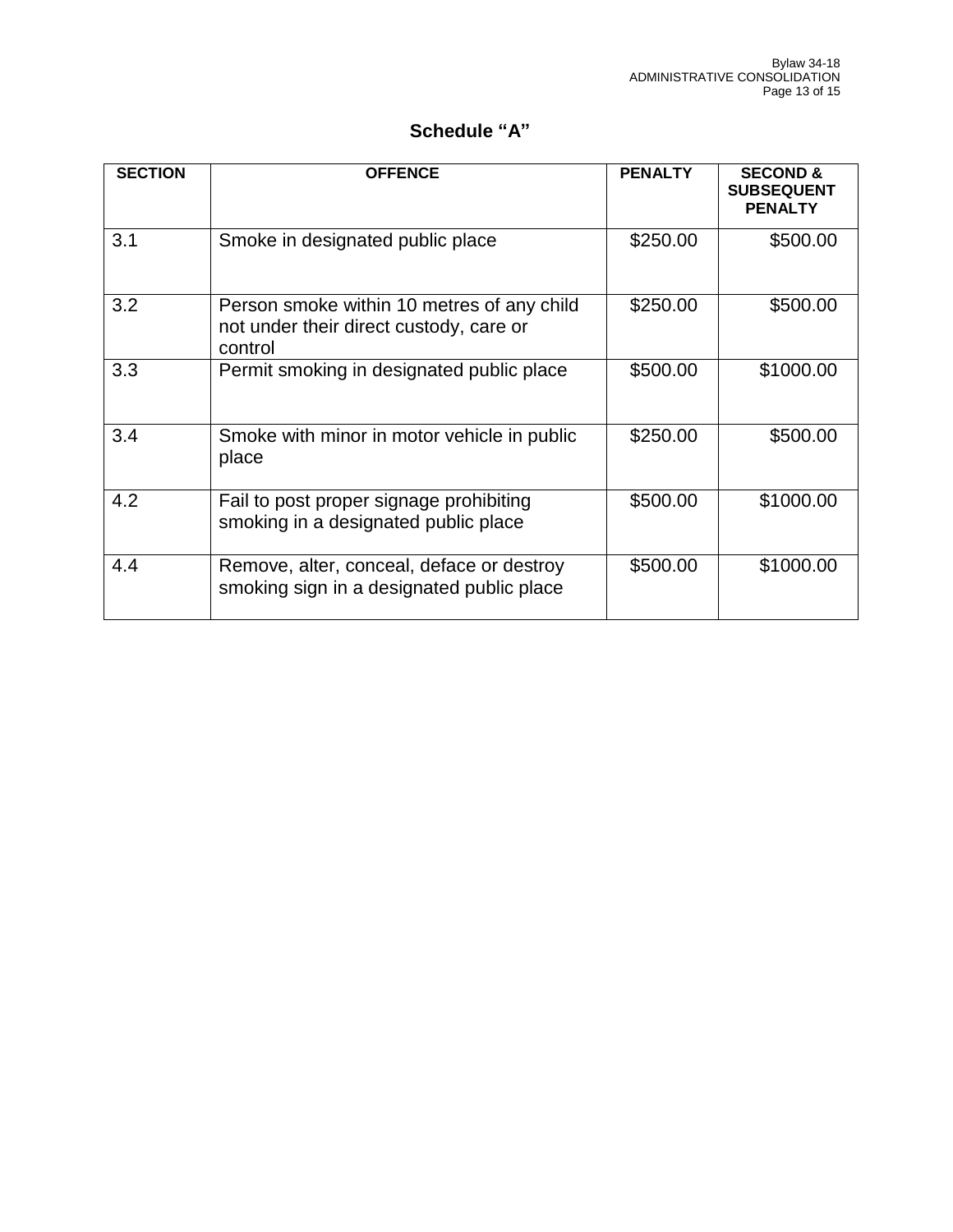